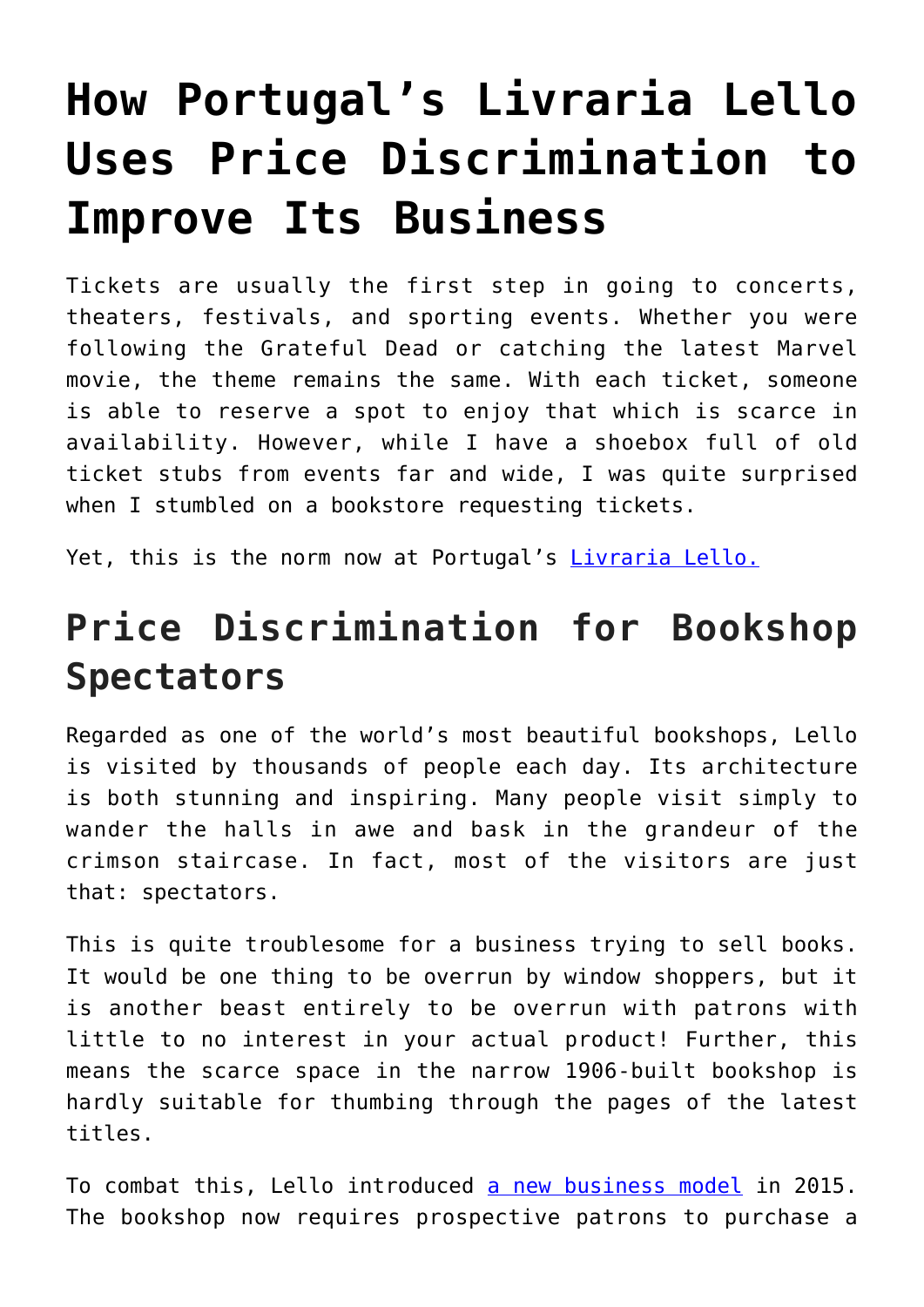voucher, or ticket, in order to gain entry. The English version features the all too appropriate reference to scarcity by [Frank Zappa](https://www.zappa.com/), "So many books, so little time."

While I had not encountered a bookstore requesting tickets before, I had also not encountered such a unique twist on the process. Lello does not simply charge a fee for entrance. Rather, the 5-euro fee is also deductible from any book purchase.

It appears Lello's management took a page from economics: this practice is commonly referred to as price discrimination.

## **Price Discrimination: Theory Meets Practice**

Price discrimination can be understood well within this context. Lello faces two types of patrons. There are book lovers seeking to find titles new and old to enjoy, and there are architecture lovers seeking to bask in the building's ornate design. The difficulty lies in identification. Neither group wears a badge, and Hollywood tropes of book lovers are hardly representative of the majority.

So, what is different about them?

Both groups walk in through the door, feature people from across the globe, and eventually leave. At first glance, they appear fairly identical. Yet there is a very distinct difference: one group leaves with a book!

How does this help Lello? Hindsight might be 20/20, but foresight is plagued with uncertainty. People could simply lie about their intention to buy a book when they arrive!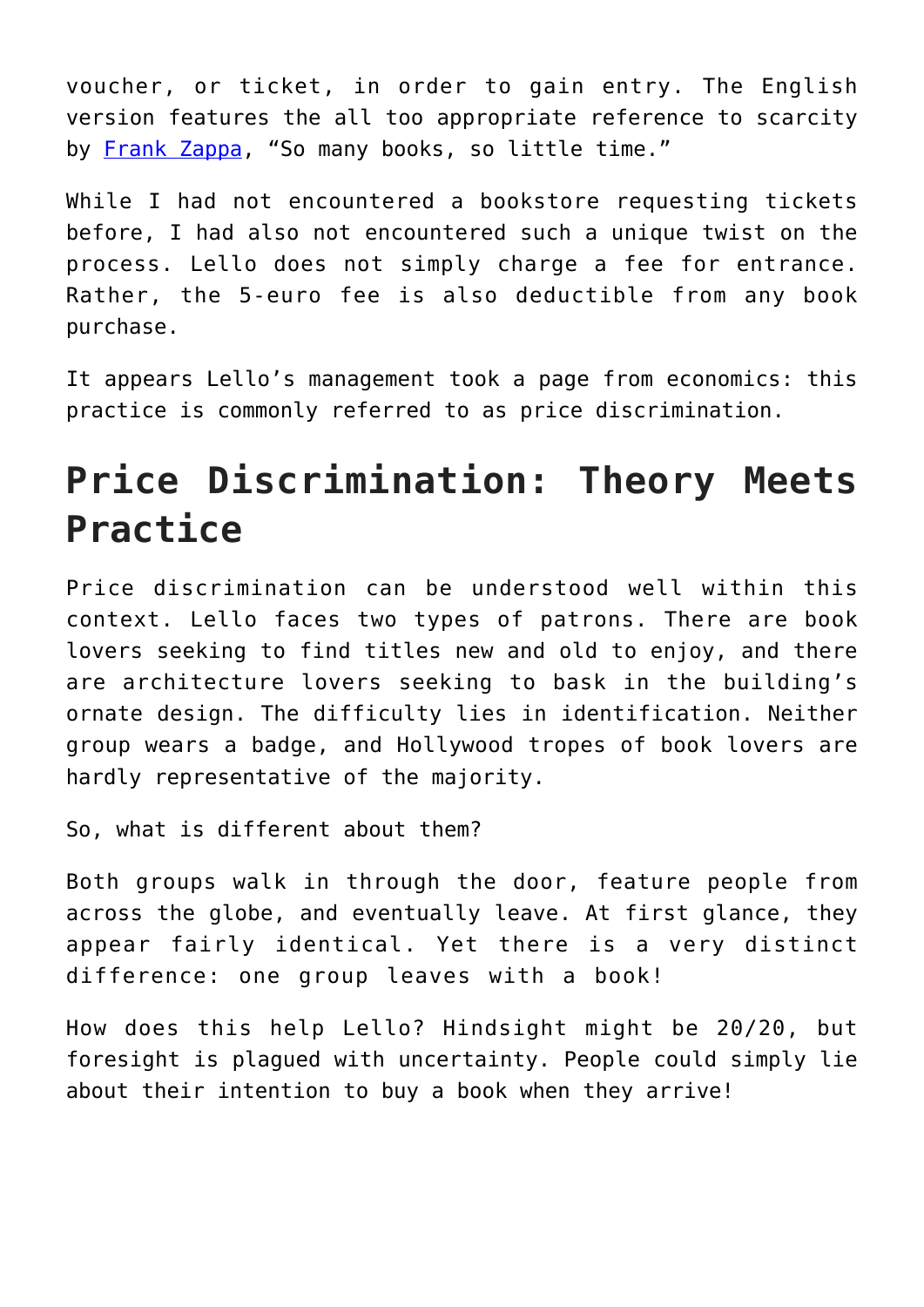### **Stated and Revealed Preferences**

Luckily, many economists have wrestled with this issue before. The solution is to rely on revealed preferences rather than stated ones. Take two patrons as an example. If Lying Lex and Honest Hannah both attend Lello and both state they are there to purchase a book, then their stated preferences would indicate they are in the book lovers group. But what about when they leave? Here we see the importance of revealed preferences.

As their names suggested, Lying Lex did not buy a book, but Honest Hannah did. This is not to imply that stated preferences are insignificant for economic analyses, but such analyses are beyond the issue facing the bookstore. What matters for Lello is correctly identifying book lovers and architecture lovers in order to stay in business.

#### **Incentives Matter**

Why would both Hannah and Lex say they are there to purchase a book? Obviously, as a book lover, Hannah is simply stating why she is there. But why would Lex lie?

If architecture lovers are charged for entry in order to recoup losses from them not purchasing books, then they have an incentive to say they do intend to purchase a book. By self-identifying as book lovers, they avoid the charge. In such a case, no tickets would be sold. Therefore, it is best to assume all patrons are architecture lovers in order to avoid any inconsistency between stated and revealed preferences.

Yet we run into another issue: charging book lovers disincentivizes them from shopping at Lello (yes, the world can be a complicated place).

With the new practice in place, Livraria Lello received \$8.14